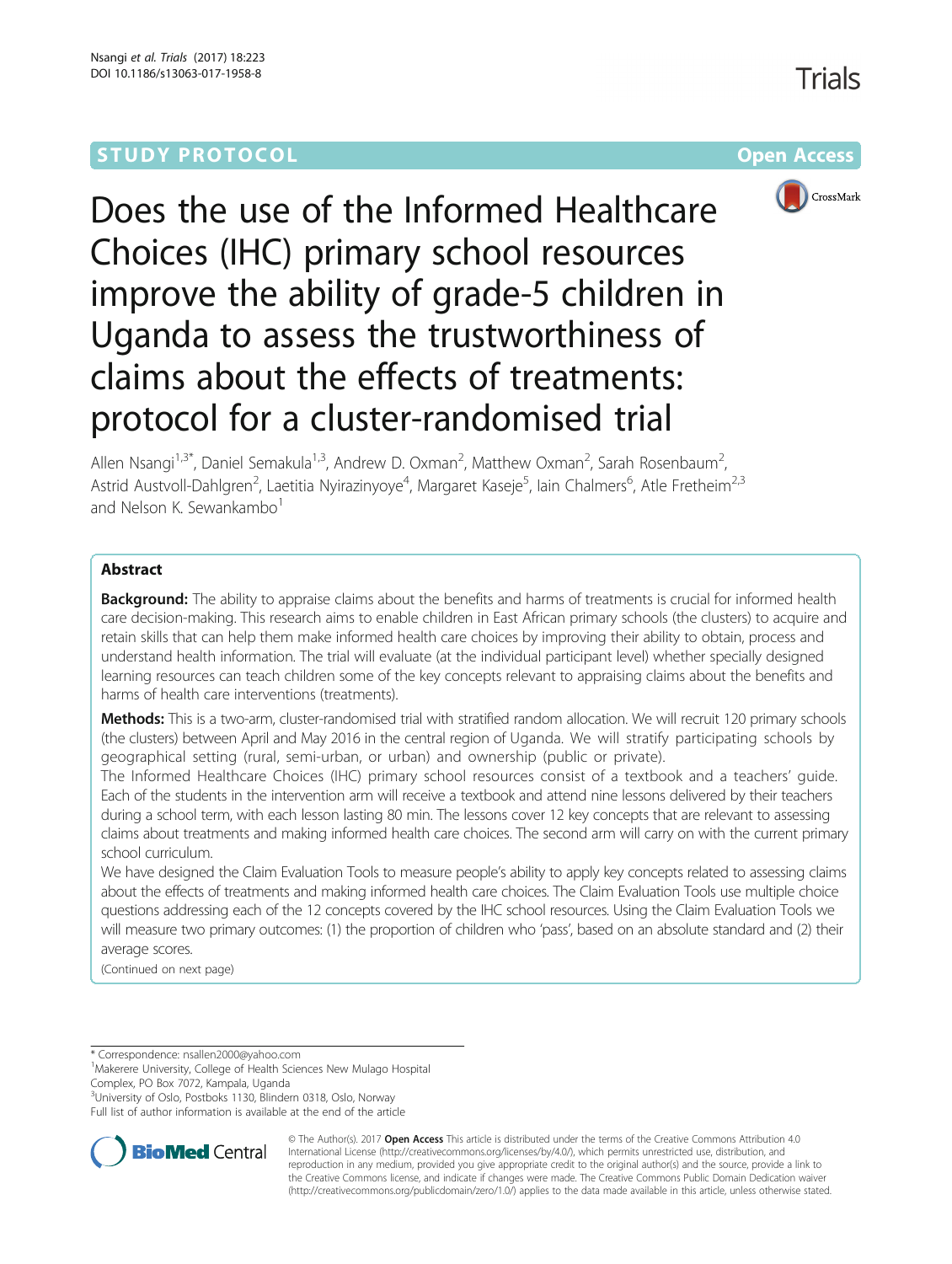### (Continued from previous page)

**Discussion:** As far as we are aware this is the first randomised trial to assess whether key concepts needed to judge claims about the effects of treatment can be taught to primary school children. Whatever the results, they will be relevant to learning how to promote critical thinking about treatment claims.

Trial status: the recruitment of study participants was ongoing at the time of manuscript submission.

Trial registration: Pan African Clinical Trial Registry, trial identifier: [PACTR201606001679337](http://www.pactr.org/ATMWeb/appmanager/atm/atmregistry?_nfpb=true&_pageLabel=atm_portal_page_mytrials). Registered on 13 June 2016.

Keywords: Critical thinking, Critical appraisal, Higher-order thinking, Meta-cognition, Treatment claims, Health literacy, Evidence-based health care, EBM teaching resources, Primary school curriculum, Science teaching

## Background

Health literacy, as defined by Healthy People 2010, is 'the degree to which individuals have the capacity to obtain, process and understand basic health information needed to make appropriate health care decisions' [\[1](#page-11-0)]. There has been an explosion in communication avenues for all types of information, including health, and children as well as adults are bombarded with all sorts of claims about the benefits and harms of treatments. This includes claims about conventional medicines, herbal medicines and nutritional therapies, dietary supplements, cleansing therapies, massage, reflexology and many other types of treatments. Belief in false claims about treatments causes harm and wastes resources. Not believing reliable claims means that effective treatments are not used. These problems are especially serious in resource-poor settings, where people have few resources to waste and a large burden of disease.

Several studies have concluded that people's ability to assess health information is generally low and, in most cases, lacking [[2](#page-11-0)–[9\]](#page-11-0). While some studies have assessed adult health literacy and parental health literacy, only a few have focussed on health literacy among children and all these studies have been done in high-income countries [[10](#page-11-0)–[13\]](#page-11-0). Health-related knowledge, attitudes and behaviours developed during childhood are increasingly being recognised as foundational, deeply rooted and resistant to change later, when children become adults [[14, 15](#page-11-0)], yet we have not been able to identify any studies that have addressed children's assessment of claims about treatment effects. Children between the ages of 10 and 12 years in some countries are taught about fair tests and critical appraisal [[16\]](#page-11-0), but not with a focus on health or specifically teaching them to assess claims about the effects of health care interventions (which we will refer to as treatments).

An overview of six systematic reviews of educational interventions in low- and middle-income countries found 227 studies in total that reported student learning results [\[17\]](#page-11-0). None of these studies addressed health or scientific literacy or critical thinking more broadly. A systematic review of the effects of instruction on the development and enhancement of critical thinking skills at any age, and in any setting, found 49 studies of the effects of strategies for teaching primary school children (aged 6 to 10 years) to think critically [\[18](#page-11-0)], none of which focussed specifically on health literacy or assessing claims about treatment effects. Similarly, reviews that have focussed specifically on teaching children critical appraisal skills in relation to health have not found any studies that evaluate the effects of strategies to teach these skills to primary school children anywhere [\[19](#page-11-0)–[21\]](#page-11-0).

Teaching children how to assess claims about the effects of treatments might be effective for several reasons. First, children are capable of learning about fair tests and critical appraisal between the ages of 10 and 12 years and teaching these basic skills is already part of the curricula in some countries [\[16](#page-11-0)].

Second, it is possible to reach a large segment of the population before they drop out of school, since large numbers of children drop out after primary level in low-income countries [\[22](#page-11-0)–[24\]](#page-11-0). The UN Educational, Scientific and Cultural Organisation (UNESCO) has estimated that 68% of children in Uganda who enrol in primary school are likely to drop out before finishing the prescribed 7 years [[25](#page-11-0)]. Primary school in Uganda comprises seven classes from primary one (grade 1) to primary seven (grade 7) completed during a period of 7 years, with the official age range for primary education level being 6–12 years [\[26](#page-11-0)]. However, children attending primary school are generally aged between 6 and 17 years or even older in some schools, especially in conflict-torn areas [[24](#page-11-0)].

Third, teaching children at primary school level to assess claims about treatments can capitalise on children's natural curiosity and enthusiasm to learn.

Fourth, there are opportunities for children to share what they have learned with other children and family members (parents or guardians). In addition, primary schools play an important role in many communities in sub-Saharan Africa, particularly Uganda, where 49% of the population are below the age of 15 years [[27\]](#page-11-0). Teaching basic concepts in schools about how to assess claims about the effects of treatments might create opportunities for both the children and their families to learn the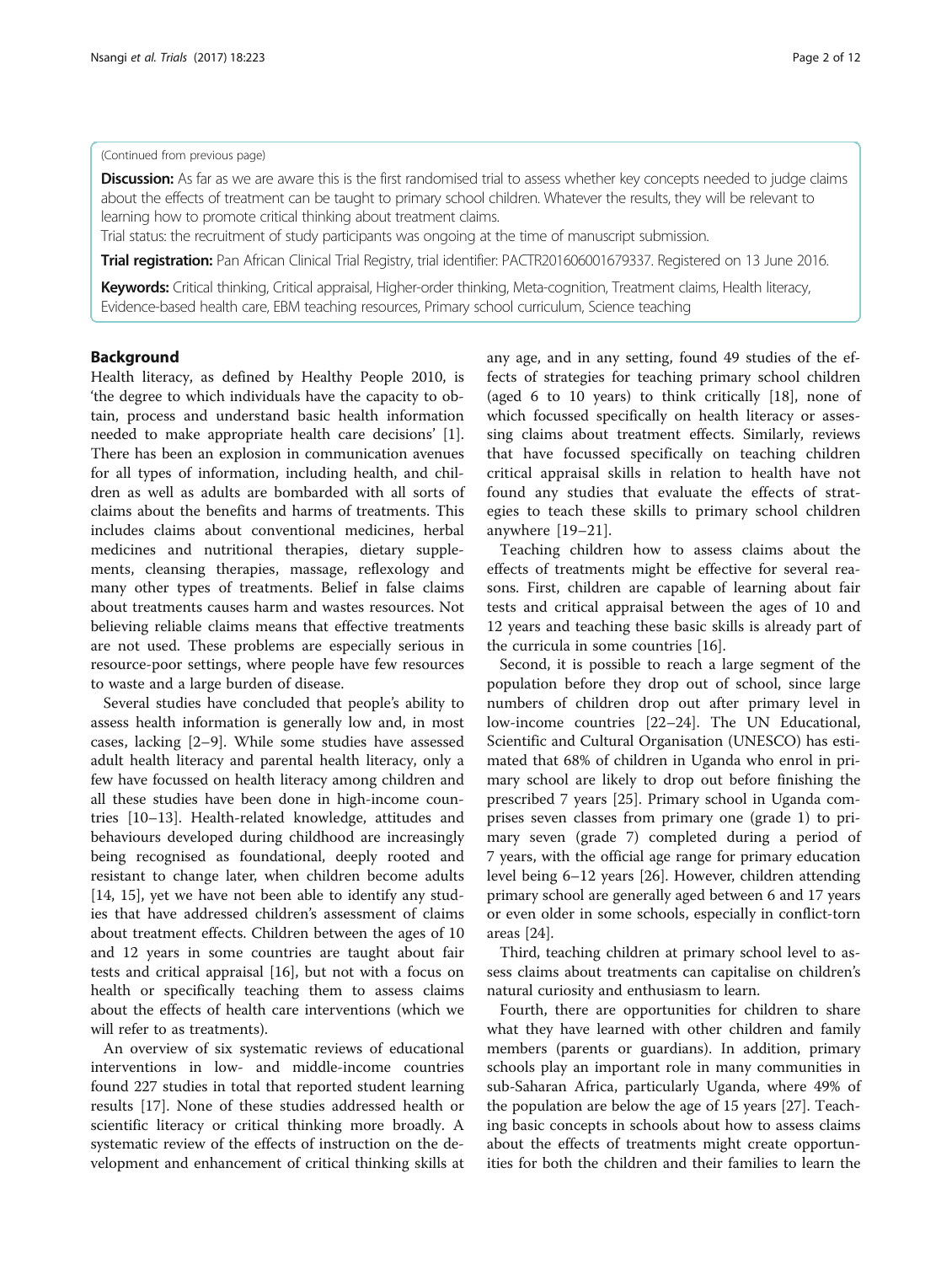critical appraisal skills that they need when assessing the benefits and harms of treatments. Finally, a good foundation for a healthier society might result from teaching children to ask questions about treatment claims and how to assess health information about treatment effects before the formation of problematic health attitudes and behaviours in adulthood [\[14, 15\]](#page-11-0).

For these reasons, we have developed and pilot-tested resources to help teach children how to assess claims about the benefits and harms of treatments. We will evaluate the effects of these resources on knowledge in a randomised comparison with the standard curriculum.

In parallel, we have developed a podcast to teach some of the same concepts to parents of these children. We will test the effects of the podcast in a linked individualrandomised trial [\[28](#page-11-0)]. In that trial, we will randomly allocate 500 parents of some of the children in this trial to either listen to the podcast or to typical public service announcements about health issues. The parents will be volunteers, recruited from both intervention and control schools. We will use the same outcome measure in both trials, and we will measure the effects of the podcast on the children of parents included in that trial, and the effects of the primary school resources on those parents.

### **Objectives**

This research will address the following question: Does use of the Informed Healthcare Choices (IHC) school resources improve children's ability to assess claims about treatment effects?

The primary objective of this study is to measure the impact of the IHC school resources on children's ability to assess claims about treatment effects.

Secondary objectives of the study are to measure effects on the proportion of children who achieve a score indicating mastery of the 12 concepts covered by the primary school resources, their understanding of and ability to apply specific concepts relevant to the assessment of claims about treatment effects, intended behaviours, self-efficacy, attitudes towards school, attendance and academic achievement.

### Methods

This will be a two-arm, cluster-randomised trial as illustrated in the flow chart below (Fig. [1\)](#page-3-0). Because the intervention will be delivered by teachers in primary schools, we will randomise schools rather than individual children. However, the objective – improving children's ability to assess claims about treatment effects – pertains to individual children.

### Study population and random allocation

The study population will consist of primary-five (grade-5) children enrolled in school at the time of the study. Primary-five children in Uganda are, on average, between 10 and 12 years old, but in some cases older, especially in conflict prone areas. Within each participating school, we will include all primary-five children.

We will ask the head teachers of the participating schools to select the primary-five teachers who will deliver the lessons using the IHC primary school resources (or who would have done so in the control schools). There will be no inclusion or exclusion criteria for the teachers, other than that they provide written consent to participate in the trial. The recruitment process will be done starting 1 April 2016 to 31 July 2016.

### Inclusion and exclusion criteria Inclusion

Public and private primary schools in the central region of Uganda will be eligible to participate. Primary-five students in those schools will be included in the study.

#### Exclusion

We will exclude international schools, special needs children's schools for the deaf and blind, and schools that participated in the user testing and piloting of the resources. Children in primary level classes other than primary five will be excluded from participating in the study. For practical reasons, we will exclude schools that are too difficult to access.

Only schools which agree to participate and sign a Consent Form for participation will be included in the trial.

### Sampling technique

We will use a multistage sampling technique in which we will first draw a sample of districts from all the districts in the central region in Uganda. In the second stage we will randomly sample schools proportionately from the selected districts, stratifying by school setting (urban, semiurban and rural areas), and further by ownership (privately funded and government-aided schools). According to the Uganda Bureau of Statistics, urban areas in Uganda are defined as gazetted cities; municipalities and town councils with a population of over 2000 persons; rural areas comprise villages in remote or isolated areas, usually with a population of less than 2000 people; and semi-urban areas are those found on the periphery of gazetted cities and municipalities with a population of close to 2000 people [\[26](#page-11-0)]. We will select a minimum of 110 schools at random using on-line software [\(www.sealedenvelope.com](http://www.sealedenvelope.com/)).

### Random allocation

Schools will form the basic units (clusters) for allocation. Each school will be numbered and listed, and the study arm allocation will be determined using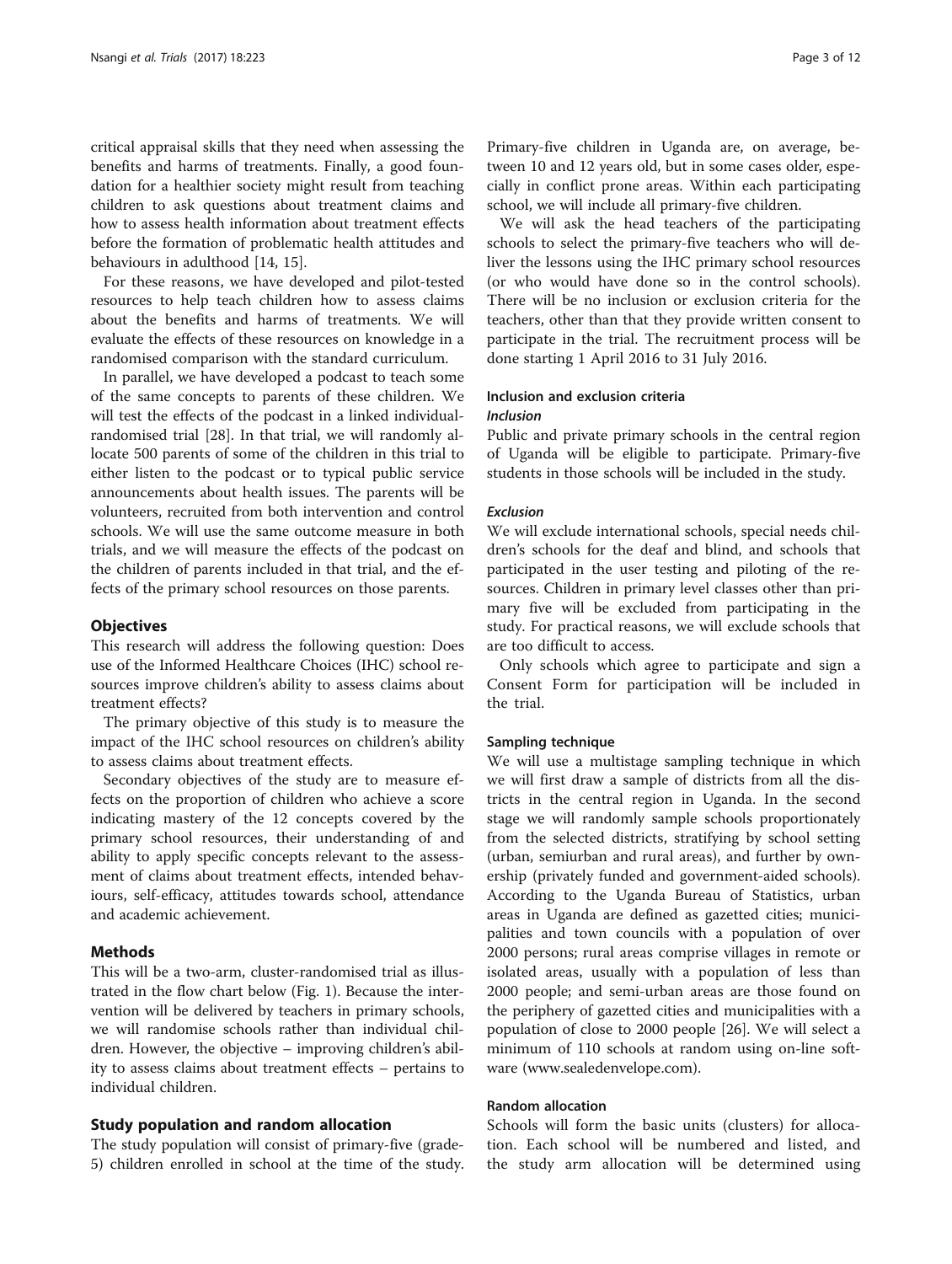<span id="page-3-0"></span>

computer-generated randomisation, with equal numbers of the schools allocated to each arm in each stratum.

A statistician who is not a member of the research team will use computer-generated allocation sequences ([www.sealedenvelope.com](http://www.sealedenvelope.com/)) to randomly allocate schools to either the control or intervention arm. No changes to allocation will be made subsequent to this.

We will use a block size of 4, with equal allocation ratios in each block and strata. The lists for each district will be randomly generated as shown in the table below (Table [1\)](#page-4-0).

As shown above (Table [1\)](#page-4-0), the statistician will prepare a randomisation list with unique codes and corresponding allocation groups for each participating school. We will prepare separate lists for each stratum; i.e. ruralgovernment for a rural school owned by government, rural-private for a rural school owned privately; suburban-private for a suburban school that is owned privately, suburban-government for a suburban school that is owned by government, urban-private for an urban school owned privately, and urban-government for an urban school that is government owned. These will contain only the participant school's study code. Study allocation groups (intervention or control) corresponding to each study code will be inserted in envelopes and sealed. Every envelope will contain its study code as a label. For example, if the school is located in a rural area and it is

a government school, a list will be prepared from the general list for that particular district. Below is an example of the study groups with corresponding study codes (Table [2\)](#page-4-0).

# The intervention

The IHC primary school resources include a textbook and a teachers' guide [\[29](#page-11-0), [30](#page-11-0)]. We developed the resources iteratively between 2013 and 2015, using brainstorming, pilot testing and user testing. We began by identifying 32 concepts that people need to understand and apply to be able to assess treatment claims and make informed health care choices [\[31\]](#page-11-0) and prioritising concepts that are relevant to primary school children [[32\]](#page-11-0). There are six groups of concepts (Table [3\)](#page-4-0).

Based on the findings of pilot testing, we reduced the number of concepts addressed in the resources to 12 concepts (Table [4\)](#page-5-0), with the intention of developing additional resources in the future to introduce new concepts and reinforce understanding of those concepts. This approach is consistent with the principles of a 'vertically aligned' or spiral curriculum [[33\]](#page-11-0) which specifies where learners should begin and how they should progress. It avoids the trap of trying to teach or learn everything about a topic on the first cycle and helps to prevent learners being unprepared at later stages.

We designed the resources to be taught over a period of 9 weeks, with one double lesson per week during a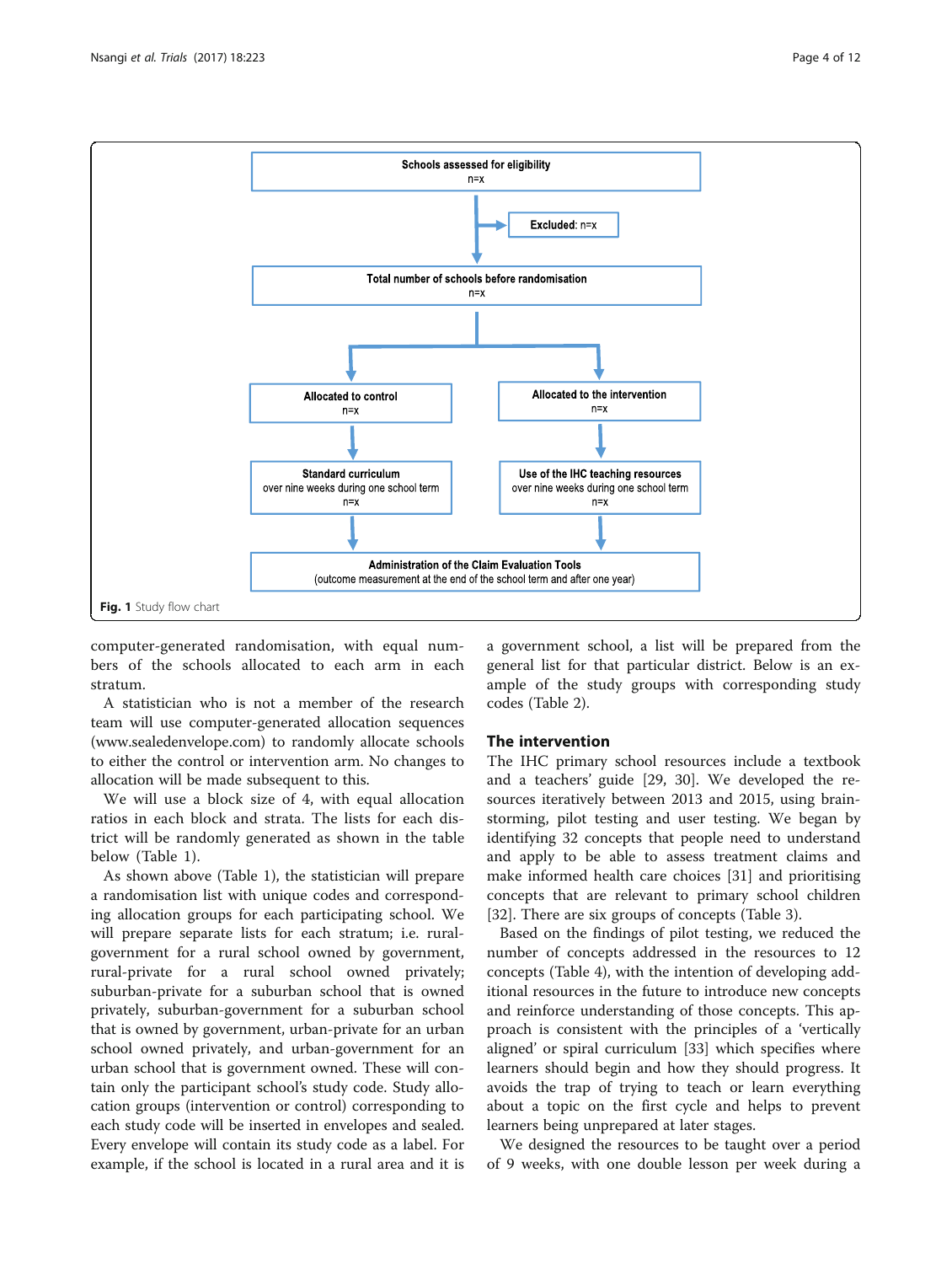| <b>Block identifier</b> | Block size     | Sequence<br>within block | Treatment | Location | Ownership  | Code            |
|-------------------------|----------------|--------------------------|-----------|----------|------------|-----------------|
|                         | $\overline{4}$ |                          | Group A   | Rural    | Government | FZ4             |
|                         | $\overline{4}$ |                          | Group A   | Rural    | Government | MG9             |
|                         | $\overline{4}$ | 3                        | Group B   | Rural    | Government | NC5             |
|                         | $\overline{4}$ | $\overline{4}$           | Group B   | Rural    | Government | ID <sub>9</sub> |
| 2                       | 4              |                          | Group B   | Rural    | Government | VO <sub>9</sub> |
| 2                       | 4              | $\mathfrak{D}$           | Group B   | Rural    | Government | UA4             |
| 2                       | $\overline{4}$ | 3                        | Group A   | Rural    | Government | KB5             |
| 2                       | $\overline{4}$ | $\overline{4}$           | Group A   | Rural    | Government | OQ6             |

<span id="page-4-0"></span>Table 1 Examples of random allocation sequence

single term and 1 h for completing the Claim Evaluation Tools. There are three school terms per year in Ugandan primary schools, with school terms ranging between 12 and 14 weeks per term, and lessons are taught in 40-min periods [[24\]](#page-11-0). In addition to reducing the number of concepts introduced initially, we increased the time for each lesson from one to two periods (double lessons) to address the major barrier we found in the pilot testing, which was insufficient time (see Fig. [2](#page-6-0), which equates to the SPIRIT figure for this trial).

# The textbook, exercise books and reminders

The textbook consists of a story told in a comic book format (Fig. [3\)](#page-7-0), classroom activities, exercises, a checklist summarising the main lessons, and a glossary. In addition to the textbooks, we will provide each school with an exercise book for each pupil, a poster of the checklist for the classroom, and the lyrics and music to a song that includes reminders of key concepts.

The contents of the book are as shown in Table [5.](#page-7-0)

# The teachers' guide

The teachers' guide includes the following for each chapter, in addition to the chapter from the textbook:

- The objective of the lesson
- A lesson preparation plan
- A lesson plan
- A list of materials that the teacher and children will need
- A synopsis of the story
- Keywords in the chapter

| Table 2 Example of study groups and corresponding study codes |  |  |  |  |
|---------------------------------------------------------------|--|--|--|--|
|                                                               |  |  |  |  |

| $\blacksquare$ $\blacksquare$ $\blacksquare$ $\blacksquare$ $\blacksquare$ $\blacksquare$ $\blacksquare$ $\blacksquare$ $\blacksquare$ $\blacksquare$ $\blacksquare$ $\blacksquare$ $\blacksquare$ $\blacksquare$ $\blacksquare$ $\blacksquare$ $\blacksquare$ $\blacksquare$ $\blacksquare$ $\blacksquare$ $\blacksquare$ $\blacksquare$ $\blacksquare$ $\blacksquare$ $\blacksquare$ $\blacksquare$ $\blacksquare$ $\blacksquare$ $\blacksquare$ $\blacksquare$ $\blacksquare$ $\blacks$ |                 |
|--------------------------------------------------------------------------------------------------------------------------------------------------------------------------------------------------------------------------------------------------------------------------------------------------------------------------------------------------------------------------------------------------------------------------------------------------------------------------------------------|-----------------|
| Treatment                                                                                                                                                                                                                                                                                                                                                                                                                                                                                  | Code            |
| Group A                                                                                                                                                                                                                                                                                                                                                                                                                                                                                    | F74             |
| Group A                                                                                                                                                                                                                                                                                                                                                                                                                                                                                    | MG9             |
| Group B                                                                                                                                                                                                                                                                                                                                                                                                                                                                                    | N <sub>C5</sub> |

- Review questions to ask the children after reading the story
- 
- Extra examples for illustrating the concepts<br>• Background about the claims used in the ste Background about the claims used in the story to illustrate the concepts
- Instructions for the classroom activity<br>• Answers and explanations for the activ
- Answers and explanations for the activity<br>• Answers and explanations for the exercise
- Answers and explanations for the exercises<br>• Background for the teacher, explaining the
- Background for the teacher, explaining the concepts using language and examples that are appropriate for teachers and keyword definitions for teachers

# Delivery of the intervention

We will contact participating schools 2 to 3 months before the start of the trial and invite all participating teachers in the intervention group to attend a 2-day introductory meeting. At the meeting we will inform them about the study objectives and procedures, including the Claim Evaluation Tools that we will use as an outcome measure, introduce them to the IHC primary school resources, and address any queries or concerns that may arise. We will discuss the general nature of the evaluation tool, but will not give the teachers copies of the questionnaire. We will try to contact or visit all the teachers in the intervention group who are unable to attend a meeting.

At least 1 week before the trial commences (and prior to the introductory meeting) we will give teachers in the intervention group the teachers' guide to enable them to

Table 3 Six groups of concepts that people need to understand and apply to be able to assess treatment claims and make informed health care choices [\[31](#page-11-0)]

- 1. Recognising the need for fair comparisons of treatments
- 2. Judging whether a comparison of treatments is a fair comparison
- 3. Understanding the role of chance
- 4. Considering all the relevant fair comparisons
- 5. Understanding the results of fair comparisons of treatments
- 6. Judging whether fair comparisons of treatments are relevant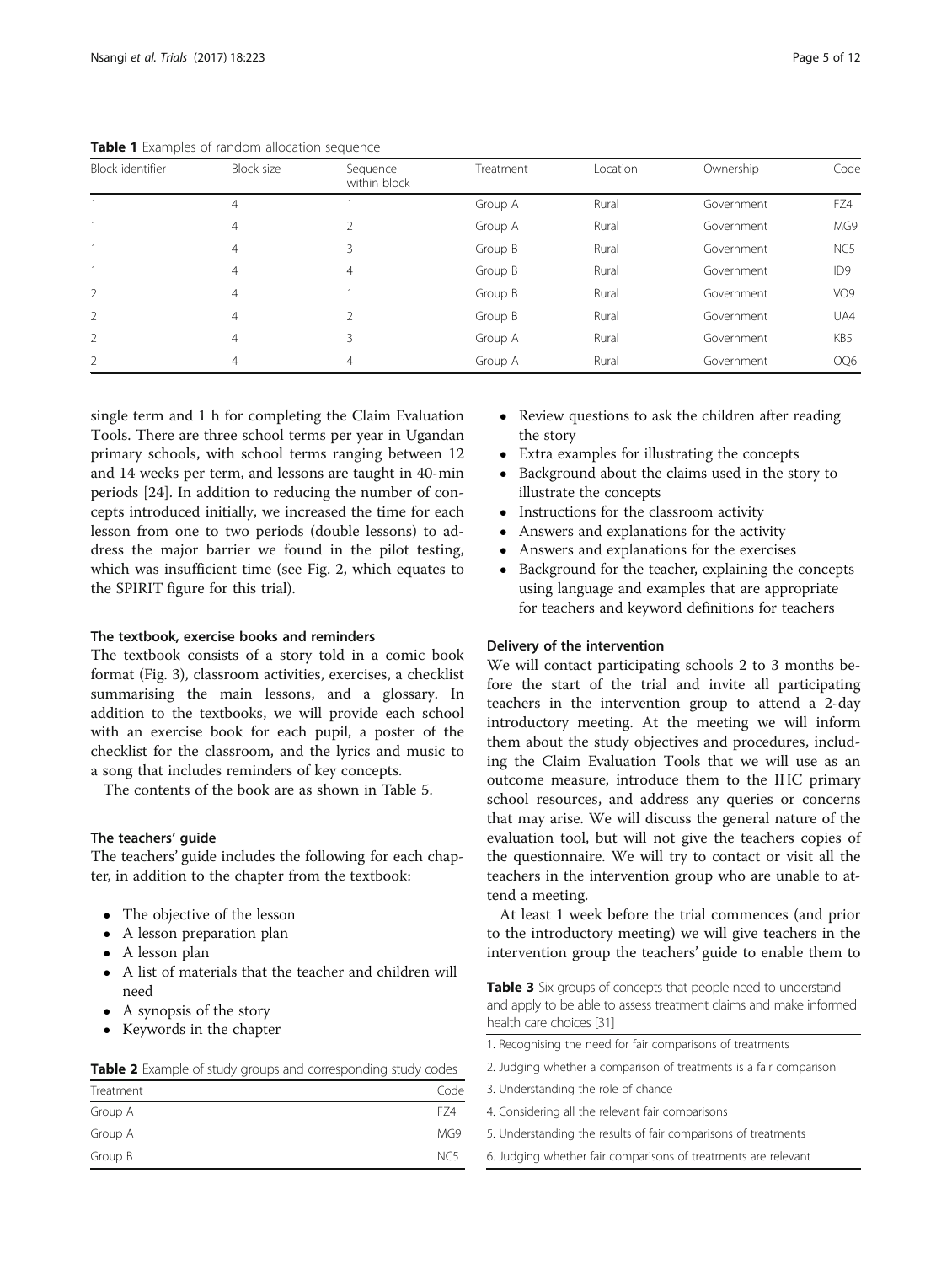<span id="page-5-0"></span>Table 4 Twelve key concepts that are taught in the Informed Healthcare Choices (IHC) primary school resources<sup>a</sup>

1. Recognising the need for fair comparisons of treatments

- 1.1 Treatments may be harmful
- 1.2 Personal experiences or anecdotes (stories) are an unreliable basis for assessing the effects of most treatments
- 1.4 Widely used treatments or treatments that have been used for a long time are not necessarily beneficial or safe
- 1.5 New, brand-named, or more expensive treatments may not be better than available alternatives
- 1.6 Opinions of experts or authorities do not alone provide a reliable basis for deciding on the benefits and harms of treatments
- 1.7 Conflicting interests may result in misleading claims about the effects of treatments
- 2. Judging whether a comparison of treatments is a fair comparison
	- 2.1 Evaluating the effects of treatments requires appropriate comparisons
	- 2.2 Apart from the treatments being compared, the comparison groups need to be similar (i.e. 'like needs to be compared with like')
	- 2.5 If possible, people should not know which of the treatments being compared they are receiving
- 3. Understanding the role of chance
	- 3.1 Small studies in which few outcome events occur are usually not informative and the results may be misleading
- 4. Considering all the relevant fair comparisons
	- 4.1 The results of single comparisons of treatments can be misleading
- 5. Understanding the results of fair comparisons of treatments
	- 5.1 Treatments usually have beneficial and harmful effects

<sup>a</sup>The numbers indicate the grouping of the concepts (Box 1) and the numbering of the concepts in each group [[31\]](#page-11-0)

familiarise themselves with the content and prepare a semester plan for delivering the lessons. We will deliver the textbooks to the schools in the intervention group at least 1 week before the trial starts. We will use class lists provided by the school heads to ensure that each school receives an adequate number of books for all the primary-five children in the school.

To help ensure that the intervention is delivered as planned, we will monitor delivery of the intervention. We will do this by following guidelines of the Ministry of Education school supervisory timetable. These allow for follow-up of newly introduced programmes within schools [[34\]](#page-11-0). We will encourage the teachers to make summaries after reading each chapter in the teachers' guide in preparation for the lesson and we will ask them to hand these in to the study team after the intervention period. This will help to ensure that the teachers read the teachers' guide in preparation for the lessons.

We will contact the schools allocated to the control group at the beginning of the school term to inform them about the study and study procedures and the evaluation tool that we will use as an outcome measure. We will tell them that they will receive the IHC primary

school resources at the end of the study, but we will not introduce them to the resources or invite them to the introductory meeting.

# Outcome assessment

We will use the Claim Evaluation Tools as the outcome measure, as applied at the level of individual children. The Claim Evaluation Tools consist of multiple choice items that assess an individual's ability to apply 32 concepts that people must be able to understand and apply to assess treatment claims and to make informed health care choices [[34\]](#page-11-0). The Claim Evaluation Tools have been developed based on extensive qualitative and quantitative feedback from methodological experts, health professionals, teachers and members of the public [[34\]](#page-11-0).

The questionnaires have also been subject to psychometric testing including Rasch analysis on two occasions. The first test comprised a diverse sample of over 1000 people including primary-five children exposed to pilot versions of the IHC school resources, children who were not exposed, and adults with very little or no exposure and adults who are familiar with the concepts [[35\]](#page-11-0). Questions covering 24 of the 32 concepts were administered as written questionnaires in English. In this test, the items were found to have high reliability (Cronbach's alpha = 0.81), and to be unidimensional (that is, there was no evidence of subdimensions measuring different traits). Furthermore, there was weak or no dependence among items (that is, no items were found to be redundant). Children who participated in the pilot scored better than other children, and most of the questions did not over- or under-discriminate or function differently across subgroups of participants. However, some of the questions were too difficult, particularly for children with poor reading skills.

After removing some questions, we modified the remaining questions that did not perform well according to the Rasch analysis, and revised and simplified the text where needed. The items were also translated to Luganda and adapted for audio administration. In the second psychometric testing, the Claim Evaluation Tools were administered to a similar sample as described in the first psychometric test, but approximately half of the sample received the items as a written questionnaire in English and the other half received the Luganda audio versions. The results of this test suggested that the items administered in English performed very well according to the Rasch model, and with high reliability. Furthermore, the items were also less difficult than what was found in the first psychometric testing before the revisions. The results also suggested that the Luganda versions of items had evidence of under-discrimination and differential item functioning in seven out of 29 items. These items were revised to improve fit to the Rasch model.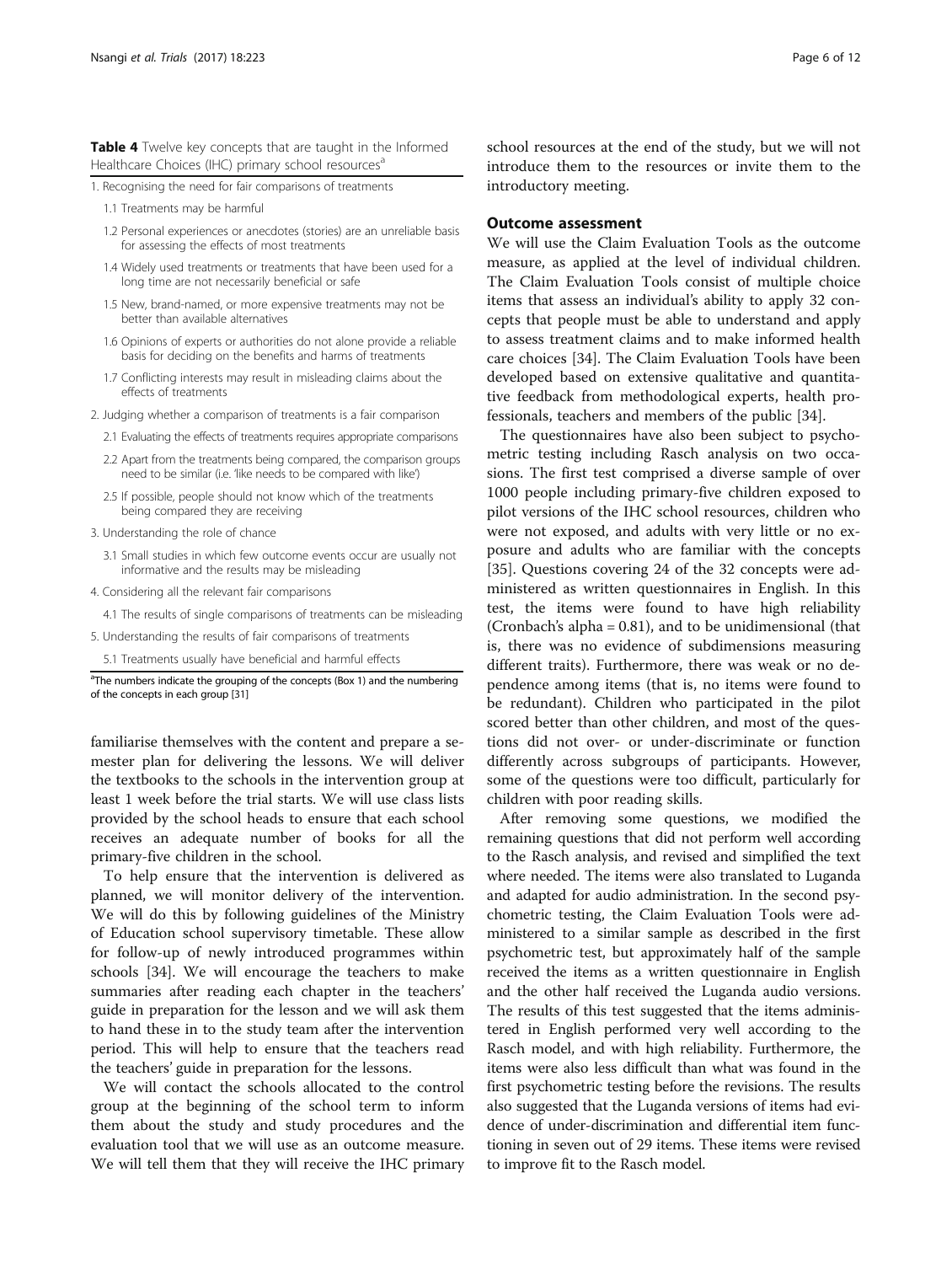<span id="page-6-0"></span>

|                                                                                                                                           | <b>STUDY PERIOD</b> |                        |                                 |                        |            |                 |        |           |           |            |            |            |            |            |            |            |            |                             |
|-------------------------------------------------------------------------------------------------------------------------------------------|---------------------|------------------------|---------------------------------|------------------------|------------|-----------------|--------|-----------|-----------|------------|------------|------------|------------|------------|------------|------------|------------|-----------------------------|
|                                                                                                                                           | Enrolment           |                        |                                 |                        | Allocation | Post-allocation |        |           |           |            |            |            |            |            | Close-out  |            |            |                             |
| <b>TIMEPOINT**</b>                                                                                                                        | Week                | Week<br>$\overline{2}$ | Week<br>$\overline{\mathbf{3}}$ | Week<br>$\overline{4}$ | Week<br>5  | Week<br>6       | Week 7 | Week<br>8 | Week<br>9 | Week<br>10 | Week<br>11 | Week<br>12 | Week<br>13 | Week<br>14 | Week<br>15 | Week<br>16 | Week<br>17 | 1 year post<br>intervention |
| <b>ENROLMENT:</b>                                                                                                                         |                     |                        |                                 |                        |            |                 |        |           |           |            |            |            |            |            |            |            |            |                             |
| <b>Eligibility screen</b>                                                                                                                 | X                   |                        |                                 |                        |            |                 |        |           |           |            |            |            |            |            |            |            |            |                             |
| <b>Informed consent</b>                                                                                                                   |                     |                        |                                 |                        |            | $\mathsf X$     |        |           |           |            |            |            |            |            |            |            |            |                             |
| Allocation                                                                                                                                |                     |                        |                                 |                        |            |                 | X      |           |           |            |            |            |            |            |            |            |            |                             |
| <b>INTERVENTIONS:</b>                                                                                                                     |                     |                        |                                 |                        |            |                 |        |           |           |            |            |            |            |            |            |            |            |                             |
| <b>IHC primary school</b><br>resources<br>(textbook, charts<br>etc)<br>(Intervention)                                                     |                     |                        |                                 |                        |            |                 |        |           |           |            |            |            |            |            |            |            |            |                             |
| <b>IHC</b> intervention<br>teachers' training<br>workshop<br>(Intervention)                                                               |                     |                        |                                 |                        |            |                 | X      |           |           |            |            |            |            |            |            |            |            |                             |
| <b>Uganda Primary</b><br><b>School Curriculum</b><br>(Control)                                                                            |                     |                        |                                 |                        |            |                 |        |           |           |            |            |            |            |            |            |            |            |                             |
| <b>Lesson One</b>                                                                                                                         |                     |                        |                                 |                        |            |                 |        | X         |           |            |            |            |            |            |            |            |            |                             |
| <b>Lesson Two</b>                                                                                                                         |                     |                        |                                 |                        |            |                 |        |           | X         |            |            |            |            |            |            |            |            |                             |
| <b>Lesson Three</b>                                                                                                                       |                     |                        |                                 |                        |            |                 |        |           |           | X          |            |            |            |            |            |            |            |                             |
| <b>Lesson Four</b>                                                                                                                        |                     |                        |                                 |                        |            |                 |        |           |           |            | X          |            |            |            |            |            |            |                             |
| <b>Lesson Five</b>                                                                                                                        |                     |                        |                                 |                        |            |                 |        |           |           |            |            | X          |            |            |            |            |            |                             |
| <b>Lesson Six</b>                                                                                                                         |                     |                        |                                 |                        |            |                 |        |           |           |            |            |            | X          |            |            |            |            |                             |
| <b>Lesson Seven</b>                                                                                                                       |                     |                        |                                 |                        |            |                 |        |           |           |            |            |            |            | X          |            |            |            |                             |
| <b>Lesson Eight</b>                                                                                                                       |                     |                        |                                 |                        |            |                 |        |           |           |            |            |            |            |            | X          |            |            |                             |
| <b>Lesson Nine</b>                                                                                                                        |                     |                        |                                 |                        |            |                 |        |           |           |            |            |            |            |            |            | X          |            |                             |
| <b>ASSESSMENTS:</b>                                                                                                                       |                     |                        |                                 |                        |            |                 |        |           |           |            |            |            |            |            |            |            |            |                             |
| <b>Participants with</b><br>passing score on<br>the CLAIM<br>Questionnaire:<br>Immediate post<br>intervention                             |                     |                        |                                 |                        |            |                 |        |           |           |            |            |            |            |            |            |            | x          |                             |
| <b>Participants with</b><br>passing score on<br>the CLAIM<br>Questionnaire:<br>One year post<br>intervention<br>Fig. 2 Enrolment schedule |                     |                        |                                 |                        |            |                 |        |           |           |            |            |            |            |            |            |            |            | $\pmb{\mathsf{X}}$          |

Based on these two psychometric tests, a selection of 24 multiple choice items addressing the 12 concepts that the IHC primary school resources cover will be used (see: Additional file [1\)](#page-10-0). Each key concept is evaluated by two items. We chose items with high reliability (fit to the Rasch model) and those with an appropriate difficulty level.

The Claim Evaluation Tools also include items that assess intended behaviours, self-efficacy and attitudes associated with assessing claims and finding evidence, as well as items assessing satisfaction with the intervention relevant for primary school children (see: Additional file [1\)](#page-10-0). In addition, we have included four questions that assess literacy, which we will use as a covariate in exploratory analyses, and questions about attitudes towards school. We will also compare attendance and academic achievement (using end-of-term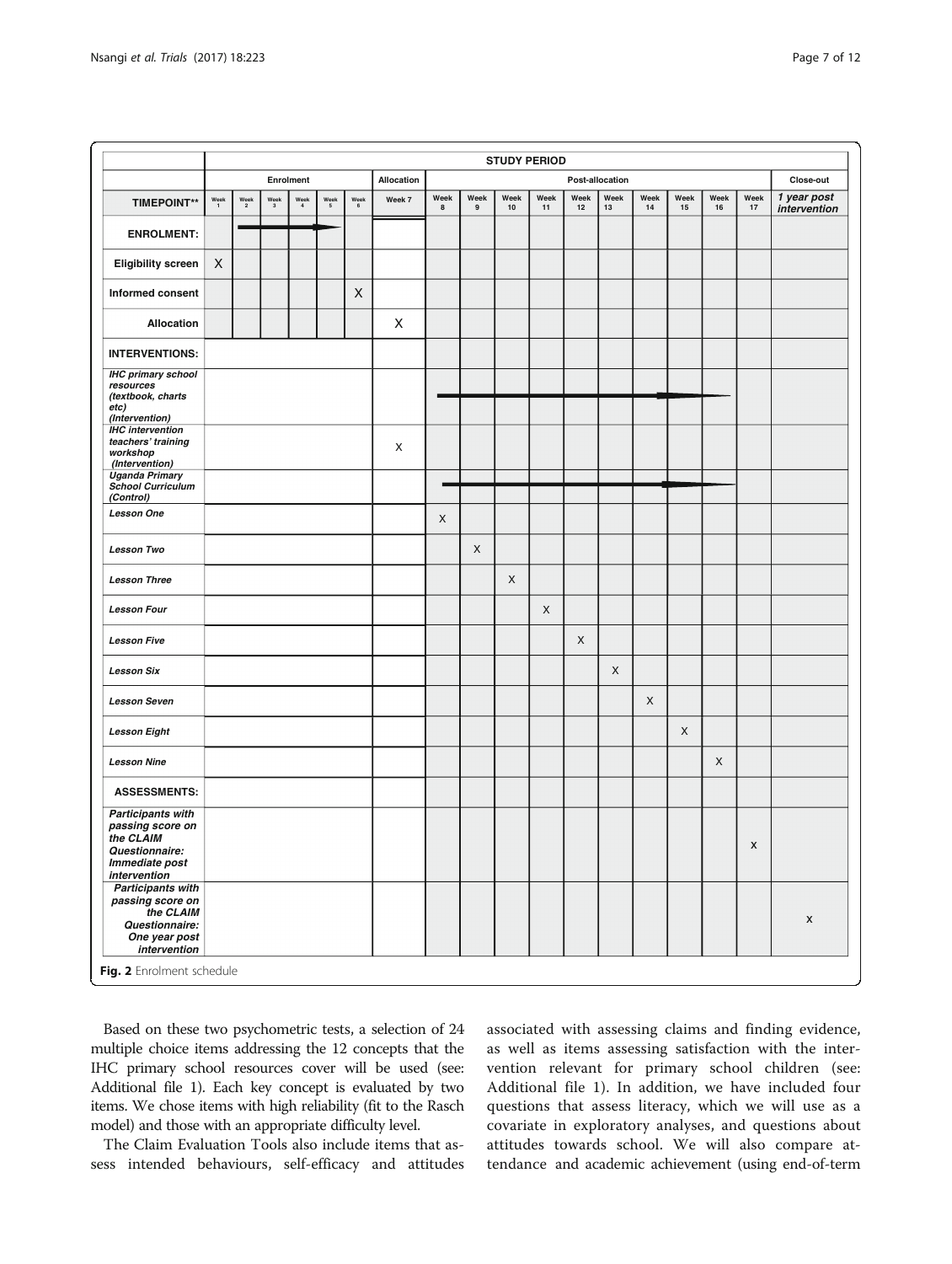<span id="page-7-0"></span>

examinations) between children in the two comparison groups.

Children in both arms of the trial will complete the questionnaire in their classrooms at the end of the term. Research assistants will ensure that the questionnaires are delivered on time, that the children are given one full hour to answer the questions, as is current practice for primary school exams in Uganda, and that the questionnaires are collected and returned to the study investigators.

### Absolute standard (for passing scores)

We will use an absolute (criterion referenced) standard to set a passing score for the version of the Claim

Table 5 Contents of the textbook

**Introduction** 

| <u>inuvuucuvii</u>                                             |
|----------------------------------------------------------------|
| Chapter 1 Health, treatments and effects of treatments         |
| John and Julie learn about <i>claims</i> about treatments      |
| Chapter 2 Someone's experience using a treatment               |
| Chapter 3 Other bad bases for claims about treatments (Part 1) |
| Chapter 4 Other bad bases for claims about treatments (Part 2) |
| John and Julie learn about <i>comparisons</i> of treatments    |
| Chapter 5: Comparisons of treatments                           |
| Chapter 6: Fair comparisons of treatments                      |
| Chapter 7: Big enough fair comparisons of treatments           |
| John and Julie learn about choices about treatments            |
| Chapter 8: Advantages and disadvantages of a treatment         |
| Review                                                         |
|                                                                |

Chapter 9: Review of what is most important to remember from this book

Evaluation Tools that we will use; i.e. based on how much the children know and are able to apply. Children will be counted as 'passing' or 'failing' depending on whether they meet a specified criterion. We used a combination of Nedelsky's and Angoff's methods to determine the criterion [\[36](#page-11-0)–[38\]](#page-11-0), which is a cut-off for a passing score, as described in Additional file [2.](#page-10-0) In addition, we determined a second cut-off for a score that indicates mastery of the 12 concepts, using the same methods, as described in Additional file [2](#page-10-0). The criterion for passing is a minimum of 13 out of 24 questions answered correctly. The criterion for mastery is a minimum of 20 out of 24 questions answered correctly.

To enable a sensitivity analysis, we will administer the Claim Evaluation Tools verbally to a sample of children at each school to enable estimation of the impact that literacy might have on the scores that the children achieve on the written version.

### Primary outcomes

- 1. The difference between the intervention and control groups in the proportion of children with a passing score (see above)
- 2. The mean difference in the score (number of correct answers) for all of the questions that assess their ability to apply the 12 concepts that are included in the IHC primary school resources

#### Secondary outcomes

- 1. The mean difference and the difference between the intervention and control groups in the proportion of children with a passing score for a subgroup of children to whom the Claim Evaluation Tool will be administered orally
- 2. The difference between the intervention and control groups in the proportion of children with a score indicating mastery of the concepts (see above)
- 3. The difference between the intervention and control groups for each concept and for the questions intended to measure their understanding of the concepts
- 4. Differences in intended behaviours and self-efficacy (see: Additional file [1\)](#page-10-0)
- 5. Differences in attitudes towards science and school (see: Additional file [1\)](#page-10-0)
- 6. Differences in attendance and academic achievement as indicated by school marks

We will ask the participating schools to provide us with school attendance records and summary score sheets containing all pupils' end-of-term examination scores. The summary score sheet contains percentage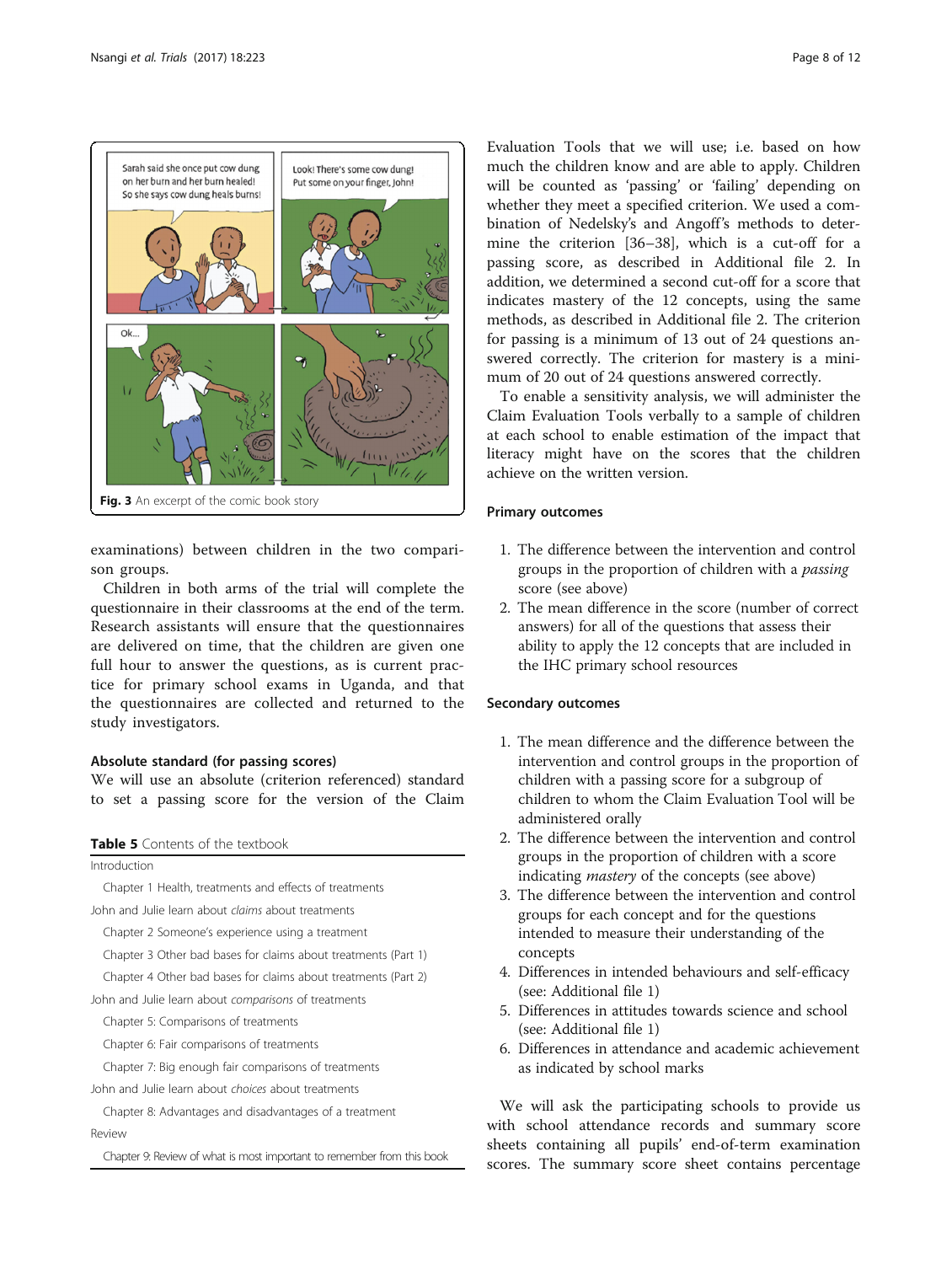scores for each end-of-term examination, each pupil's position in class, and a total score aggregated across subjects (Table 6). The children receive marks for English, mathematics, social studies and science. We will measure the mean difference between the intervention and control groups for each subject and for their total score (points awarded).

We will measure all of the above outcomes again after 1 year.

### Blinding

The comparison will not be blinded. All of the participants in the trial will be informed of the purpose of the study and will know whether they are in the intervention or control arm. The head teachers and the district education officers will be informed of the purpose of the study when they are recruited. The primary-five teachers in both arms of the trial will be informed of the purpose of the study prior to the delivery of the intervention. Children in both arms of the trial will be informed of the purpose of the Claim Evaluation Tools when they are asked to complete them. They will also be asked to put their names on the questionnaires and will be told that they and their teachers will be told their scores.

### Data collection and management

We will ask the primary-five teachers to complete a brief form at the beginning of the term to collect baseline data about the teachers in both arms of the trial (see: Additional file [3\)](#page-10-0). This will include their age, gender, level of education, number of years teaching, and subjects taught. Research assistants will collect missing information by contacting the teachers by telephone or visiting the schools.

Two research assistants will independently enter data from these forms and the Claim Evaluation Tools into a database using EpiData [[39\]](#page-11-0). To reduce the number of unclear or missing values, the research assistants will check all the questionnaires at the schools when they collect them and clarify any unclear entries immediately.

Table 6 Ranges of marks and points awarded for each subject

| Exam score (out of 100) | Points awarded | Marks         |  |  |
|-------------------------|----------------|---------------|--|--|
| $80 - 100$              |                | Distinction 1 |  |  |
| $70 - 79$               | 2              | Distinction 2 |  |  |
| $65 - 69$               | 3              | Credit 3      |  |  |
| $60 - 64$               | 4              | Credit 4      |  |  |
| $55 - 59$               | 5              | Credit 5      |  |  |
| $50 - 54$               | 6              | Credit 6      |  |  |
| $45 - 49$               | 7              | Pass 7        |  |  |
| $35 - 44$               | 8              | Pass 8        |  |  |
| Below 35                | 9              | Failure       |  |  |

## Analysis

For the primary and secondary outcomes, we will use mixed models with a random effects term for the clusters and the stratification variables modelled as fixed effects, using logistic regression for dichotomous outcomes, linear regression for continuous outcomes and Poisson regression for count outcomes. For the questions that assess applied knowledge or understanding, missing values will be counted as wrong answers.

For each outcome, we will report the proportion, mean and standard deviation, or median and interquartile range for each group, the estimated difference, the estimated confidence interval for the difference, and the  $p$  value from the statistical model. For questions about intended behaviours and self-efficacy (see: Additional file [1](#page-10-0)), we will dichotomise the responses (e.g. 'very unlikely or unlikely' versus 'very likely or likely') in the analysis and we will report the proportions of children for each of the four response options.

#### Subgroup and exploratory analyses

Based on data from a pilot study, we anticipate that many of the children will have poor reading skills. This might impede their ability to comprehend the content of the textbook and to answer questions in the Claim Evaluation Tools. We will explore whether there are differences in the effect of the intervention for children with advanced reading skills (all four literacy questions in the evaluation tool answered correctly) versus basic reading skills (both basic questions correct and one or two of the advanced reading questions wrong) versus lacking basic reading skills (one or both of the basic reading skills questions wrong). We will conduct tests for interaction for the primary outcomes, and we will use published guidelines to interpret the results of these subgroup analyses [\[40, 41\]](#page-11-0).

Parents of 500 children in each group will be recruited to participate in a parallel trial evaluating the effects of a podcast designed to teach the parents of primary school children in areas around the participating schools, concepts that they need to understand and apply to assess treatment claims [[28](#page-11-0)]. We will evaluate whether the combination of the IHC primary school resources and podcasts improves outcomes compared to the primary school resources alone by testing for interaction between IHC primary school resources and the podcast in the statistical models as described above; the main effects of the podcast will also be included in these analyses.

### Sample size

We used the University of Aberdeen Health Services Research Unit's Cluster Sample Size Calculator [[42](#page-11-0)] to calculate the sample size with the following assumptions: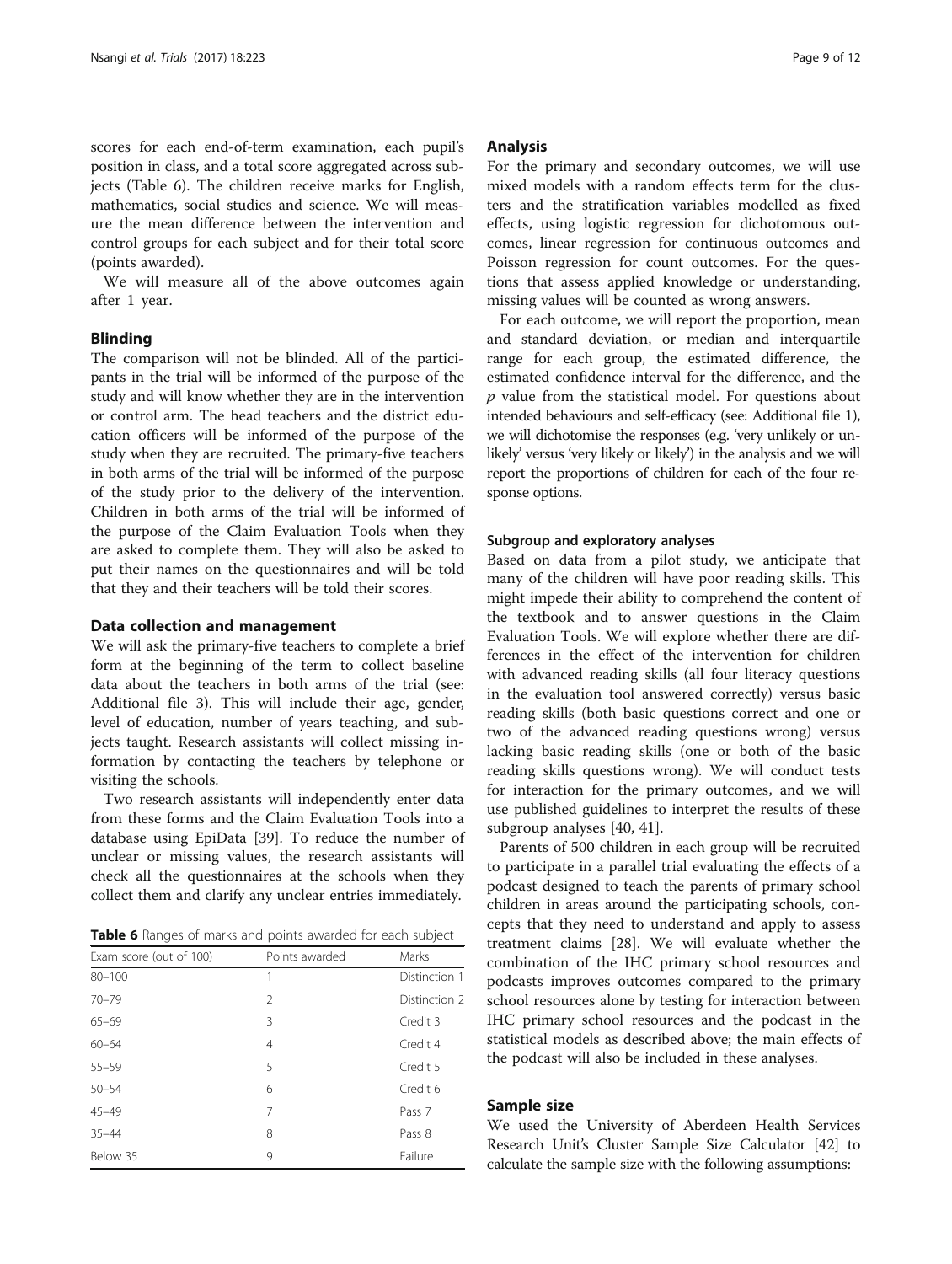- Children per cluster = 70
- $\bullet$  Intraclass correlation coefficient (ICC) = 0.5, based on ICCs from a meta-analysis of randomised trials of school effectiveness which found ICCs to be higher than those reported for test scores in the USA [[43](#page-11-0)]
- The proportion of children expected to achieve a passing score without the intervention, based on findings from pilot testing  $= 0\%$
- The smallest difference we want to be able to detect = 10%
- $\bullet$  Alpha = 0.05
- $\bullet$  Power = 90%

Based on these assumptions, we would need a total of 50 schools in each arm for the study to have 90% power to detect a difference of 10% between the two groups. Allowing for a loss to follow-up of up to 10% (for schools where it is not possible to administer the Claim Evaluation Tools at the end of the term), we estimate that we need a minimum of 55 schools in each group. This would provide more than 90% power to detect a mean improvement of one more correct answer for the 12 concepts covered by the primary school resources.

More specific information about the trial and the protocol is summarised in the Standard Protocol Items: Recommendations for Interventional Trials (SPIRIT) Checklist (see: Additional file [4\)](#page-10-0).

### Safety monitoring and adverse events

The National Council of Science and Technology in Uganda has given this study a very low rating for risk to participants. Nonetheless, we will monitor unexpected adverse events and problems that might pose risks to the children or others by asking teachers to record these and report them to the investigators or, if relevant, to the Makerere University College of Health Sciences Institution Review Board. Teachers in the intervention arm of the trial will be given contact information at the start of the trial and instructions for recording adverse events and problems in the journals that they will be asked to keep (see: Additional file [5\)](#page-10-0).

### Stakeholder involvement

A teachers' network has contributed to the development of the primary school resources and plans for this study, and several schools have participated in piloting and user testing the resources. Participants in the study, as well as school authorities, will be fully informed of the purpose of the study. They will not have been involved in the piloting or user testing of the resources, or in the design and reporting of this study.

# Reporting, dissemination and notification of results

We will provide all of the participating schools and school authorities with a report of the main findings of the study as soon as the analyses have been completed and independently checked by at least two referees who were not involved in the trial. We will invite the school authorities, head teachers, and participating primary-five teachers to meetings where we will present and discuss the findings of the study. We will offer the IHC primary school resources to schools in the control group following the trial, regardless of the findings.

We will actively disseminate the results of this trial through publications and presentations. All of the resources will be made available on the project website and Testing Treatments interactive. If the primary school resources are effective, we will actively disseminate them internationally through our international advisory group, the Cochrane Collaboration, the Evidence-informed Policy Network, the World Health Organisation, UNICEF, the Campbell Collaboration and other relevant networks and organisations. Publications and the resources will be open access, allowing free noncommercial use, distribution, reproduction and further development, provided that the source is properly cited.

# **Discussion**

So far as we are aware, this is the first randomised trial to evaluate the effects of an intervention to teach key concepts that are essential to improving people's ability to critically assess claims made about the effects of treatments to primary school children [[18](#page-11-0)–[21](#page-11-0)]. It is unlikely that the IHC primary school resources alone will have a measurable effect on health outcomes. Primary school children do not make many decisions on their own, and there are many other factors that affect decision-making and health behaviours. Nonetheless, these skills are essential for informed participation in personal and societal health care decisions, as well as for coping with the flood of information making claims about treatment effects.

It is important to introduce these key concepts at a young age to lay a foundation for future learning. Whether what is learned is sustained or not, it would be desirable to reinforce what is learned and to introduce additional key concepts as part of a spiral curriculum [[44\]](#page-11-0). Thus, it is important to evaluate whether the resources have an important effect on children's ability to assess treatment claims, regardless of whether this has a measurable impact on health or how long what is learned is retained. If there is an important effect, the implication will be that consideration should be given to using these resources, or similar interventions, and to build upon this in the future. If there is not an important effect, consideration should be given to why they did not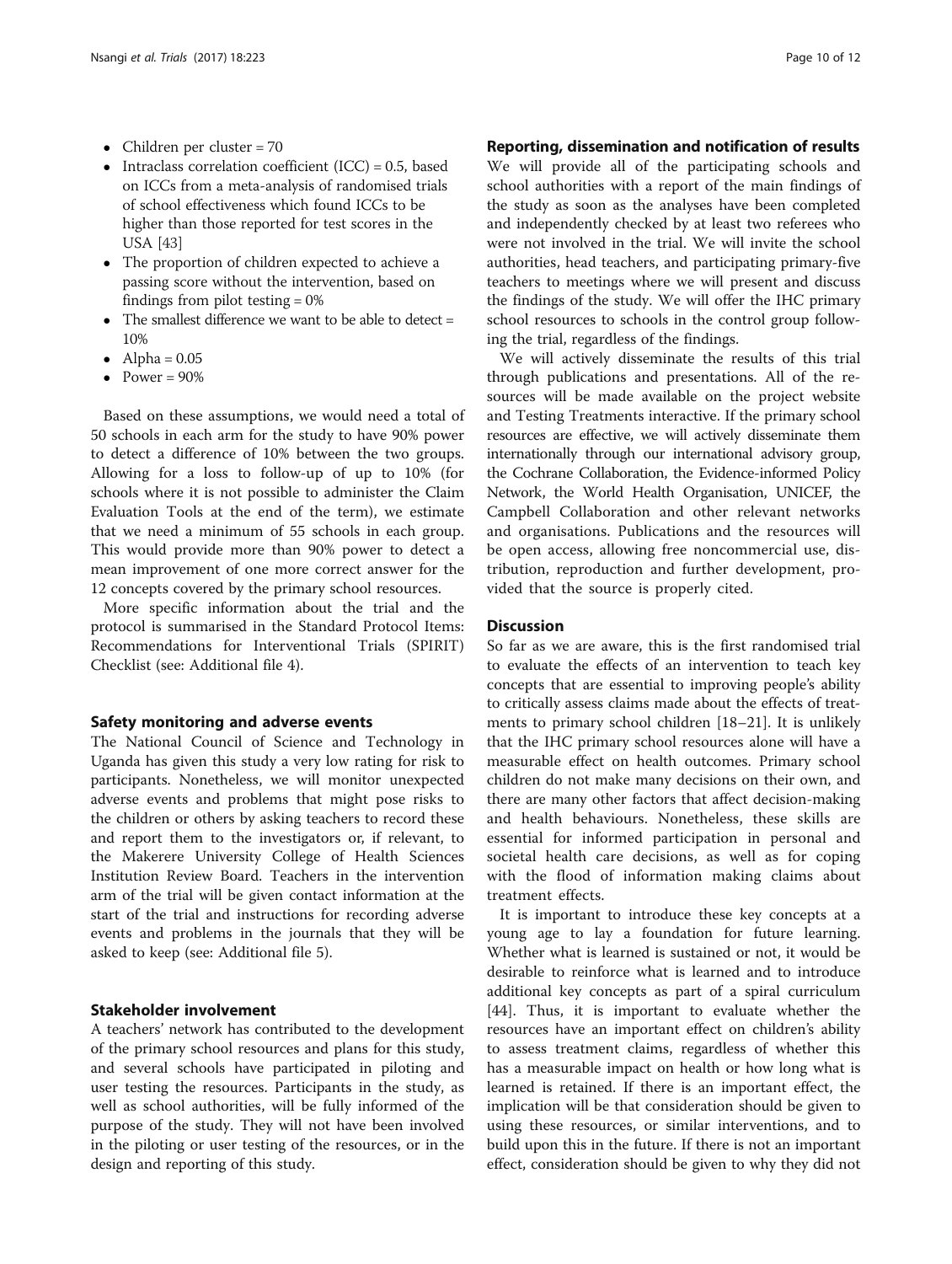<span id="page-10-0"></span>work and how to design a more effective intervention. We will conduct a process evaluation to explore why the resources did, or did not, have intended effects and explain variations in effects [[45](#page-11-0)]. In the process evaluation, we will also explore other potential adverse and beneficial effects than those that were measured in this trial, ways in which use of the primary school resources could be scaled up (assuming they are effective), and the impact of the intervention on teachers and parents.

In summary, we believe that the findings of this trial will have important implications for children, their parents and teachers, head teachers, policy-makers, and anyone with an interest in health literacy or evidenceinformed decision-making.

# Additional files

[Additional file 1:](dx.doi.org/10.1186/s13063-017-1958-8) The Claim Evaluation Tools. (PDF 997 kb)

[Additional file 2:](dx.doi.org/10.1186/s13063-017-1958-8) Setting a standard for the 'Claim 12' and 'Claim 9'. (DOCX 25 kb)

[Additional file 3:](dx.doi.org/10.1186/s13063-017-1958-8) Data collection form for teachers. (DOCX 15 kb)

[Additional file 4:](dx.doi.org/10.1186/s13063-017-1958-8) SPIRIT 2013 Checklist: IHC School Trials' Checklist. (DOC 120 kb)

[Additional file 5:](dx.doi.org/10.1186/s13063-017-1958-8) Safety Monitoring and Adverse Events Form. (DOCX 28 kb)

[Additional file 6:](dx.doi.org/10.1186/s13063-017-1958-8) School authority (headteacher) Informed Consent Form – English. (DOCX 29 kb)

[Additional file 7:](dx.doi.org/10.1186/s13063-017-1958-8) Research participant (teacher's) Informed Consent Form – English. (DOCX 27 kb)

#### Abbreviations

IHC: Informed Health Choices; UNESCO: United Nations Educational, Scientific and Cultural Organisation; UNICEF: United Nations Children's Fund

#### Acknowledgements

We would like to thank Jan Odgaard-Jensen for help in planning the statistical analyses, and all of the many teachers and children in Uganda, Kenya, Rwanda and Norway who helped with the development of the IHC primary school resources.

#### Funding

The trial is funded by the Research Council of Norway, project number 220603/H10. The funding body had no role in the design of the study or in writing the manuscript.

#### Availability of data and materials

The datasets generated during the study and used in the analyses will be available from the corresponding author on reasonable request.

#### Authors' contributions

AN and DS are the principal investigators, drafted the protocol with help of the other investigators and are responsible for the day-to-day management of the trial. NS and AO have primary responsibility for overseeing the trial. All of the investigators have reviewed the protocol, provided input, and agreed on this version. MO and SR had primary responsibility for preparing the IHC primary school resources. All of the investigators contributed to the development and pilot testing of the resources. AA-D had primary responsibility for developing and validating the outcome measure. AN and DS had primary responsibility for data collection, and all of the investigators contributed to the development of the protocol. The Norwegian Institute of Public Health, recipient of the grant from the Research Council of Norway, is the coordinating centre for the IHC project. AO, SR, AA-D and IC are principal members of the coordinating group for the trial and, together with NS and the principal investigators act as the Steering Committee for the trial. They are responsible for final decisions about the protocol and reporting of the results. The principal investigators are responsible for managing data collection. All authors read and approved the final manuscript.

#### Competing interests

The authors declare that they have no competing interests.

#### Consent for publication

Not applicable.

#### Ethics approval and consent to participate

Ethics clearance for this study has been obtained from National Council for Science and Technology and the School of Medicine's Institutional Review Board at Makerere University College of Health Sciences. Ethics clearance was obtained for the linked trial of the podcast trial at the same time from the same review board [\[16](#page-11-0)]. The trial has been registered with the Pan African Clinical Trial Registry [\(http://www.pactr.org/ATMWeb/appmanager/atm/](http://www.pactr.org/ATMWeb/appmanager/atm/atmregistry?_nfpb=true&_pageLabel=atm_portal_page_mytrials) [atmregistry?\\_nfpb=true&\\_pageLabel=atm\\_portal\\_page\\_mytrials\)](http://www.pactr.org/ATMWeb/appmanager/atm/atmregistry?_nfpb=true&_pageLabel=atm_portal_page_mytrials): trial identifier PACTR201606001679337.

We will provide the head teacher of each school invited to participate with information about the study (see: Additional file 6) and obtain written consent from them on behalf of their school to take part in the study. In addition, we will obtain written consent from the primary-five teachers identified by the head teachers to deliver the lessons using the IHC primary school resources (see: Additional file 7). Only schools and teachers that have provided informed consent will be included in the study. We will not obtain consent from individual children or their parents. The intervention poses minimal risk and no more risk than other teaching materials, almost none of which have been rigorously evaluated. Refusal of informed consent by individual children or their parents, in effect, would be meaningless once the decision to participate has been taken by the head teacher and the primary-five teachers, who have the responsibility and authority to make decisions about lesson plans and the administration of tests. Individual children and their parents will have the same right to refuse participation as they do for any other lessons or tests in primary schools. The in-country lead investigator (AN), will act as the overall project coordinator, assisted by DS. AN will be directly responsible for the day-to-day management of trial activities. She will obtain approval from the Ministry of Education before recruiting study participants. Primary schools in Uganda normally fall under a regional authority headed by a district education officer, who is the primary contact between the Ministry of Education and the schools in that region. We will obtain an introductory letter from the Permanent Secretary at the Ministry of Education introducing us to the district education officers in the selected study area. We will inform the district education officers about the project and ask them to provide us with a list of all primary schools in the region. A list of all primary schools provided by the district education officers will be used (as our sampling frame) to identify eligible schools.

We will visit schools that are selected for recruitment, taking with us a letter of introduction from the respective district education officer. Recruitment of schools will commence in April 2016, about 2 months before the beginning of the trial. Head teachers will be responsible for selecting the primary-five teachers who will deliver the lessons during the trial.

During the school visits, we will introduce the project and obtain consent from the school authorities for their school's participation in the study. We will also make decisions regarding how to fit this project in the term schedule during our visits to the schools.

The study sponsor is: Makerere University College of Health Sciences Contact name: Prof. Nelson Sewankambo

Address: College of Health Sciences, School of Medicine, Department of Medicine, Mulago Hospital, PO Box 7072 Kampala, Uganda Telephone: 256 414 530021

Email: sewankam@infocom.co.ug

The study sponsor was responsible for ethical review and approval of the protocol and Nelson Sewankambo is responsible for overseeing the trial. The Norwegian Institute of Public Health, recipient of the grant from the Research Council of Norway, is the coordinating centre for the IHC project. The coordinating centre is responsible for financial management of the project, reporting to the funder, and ensuring that the project's milestones are met.

#### Publisher's Note

Springer Nature remains neutral with regard to jurisdictional claims in published maps and institutional affiliations.